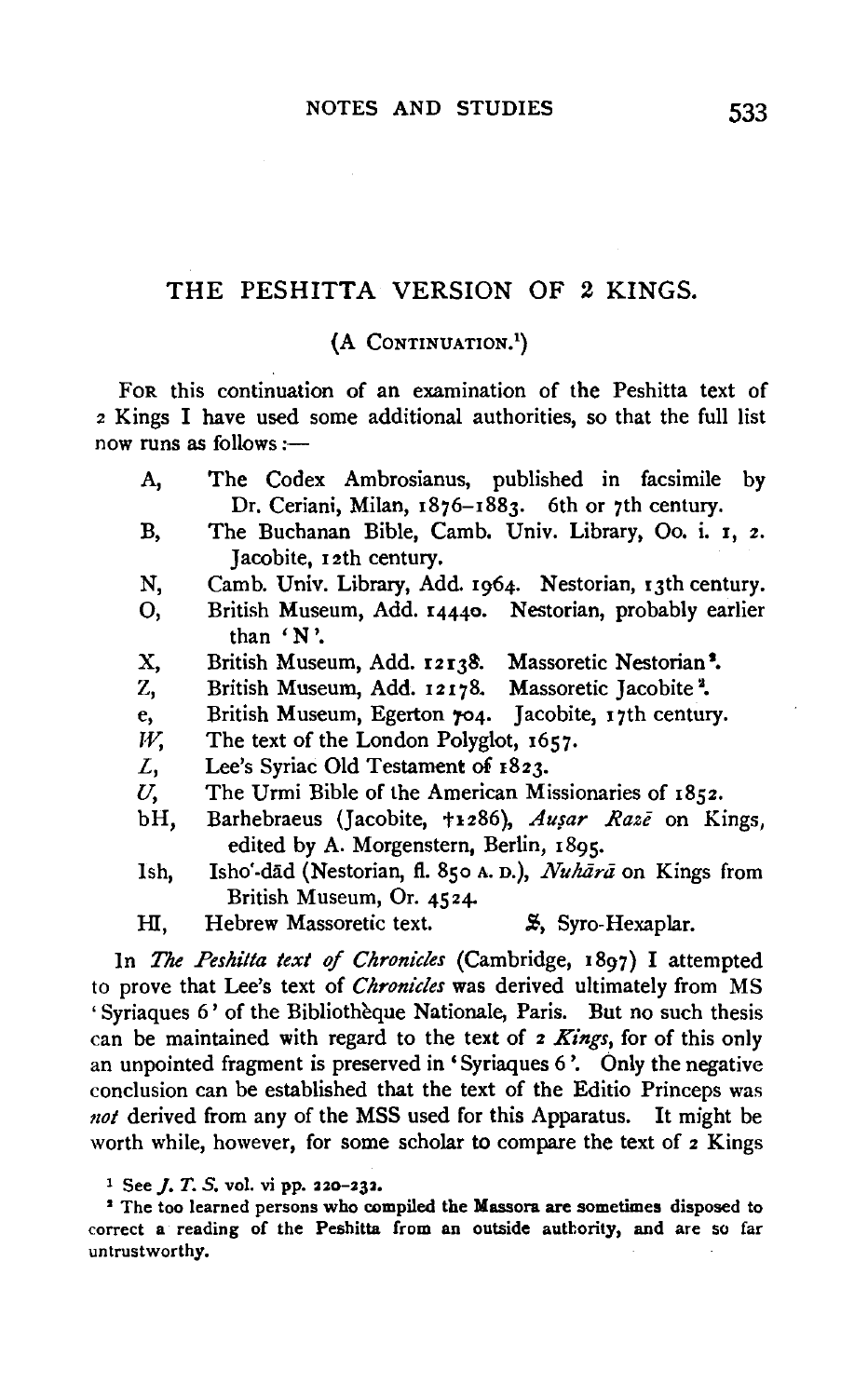given in 'Syriaques 7' of the Bibliotheque Nationale with the printed text, for an inscription in this MS asserts that it was used for the Paris Polyglot. 'Syriaques  $7'$ <sup>1</sup> is a copy of a Florentine MS, 'Laurent. Orient.  $58'$ , a ninth-century codex with a very interesting text in Chronicles and Psalms.8

As in Chronicles and Psalms so also in 2 Kings the text of Lee differs but little from that of the Polyglots. Instances of divergence are found in xviii 31 ( $W$  for  $\overline{X}$  for  $\overline{Y}$   $\overline{Y}$  and  $\overline{Y}$  for  $W$  for ڊ (بحمه); 35 (mutilated in W). But on the whole Lee made very little use of his MSS for the improvement of the text of 2 Kings.

One main result stands out clearly from a study of the whole Apparatus. There are in existence *two* texts of the Peshitta version of <sup>2</sup>Kings. These two are not to be distinguished as *Nestorian* and *Jacobite,* but as the *Receptus* (represented by the two Polyglots and Lee) and the *Non-receptus* (represented by the Authorities collated for this Apparatus). The Urmi text, which stands between them, must be described as 'mixed'. The Receptus is distinguished from its rival mainly by a closer approximation to the Hebrew Massoretic text. This approximation shews itself in the order of words, in the omission of words not found in the Hebrew but almost necessary for the smooth reading of the version, and finally in many quite small details. The general impression which the character of the Receptus makes upon the student is that of a Revised Version, i. e. of a Version revised to bring it into closer agreement with the Original.<sup>4</sup>

## A TENTATIVE SELECT LIST OF READINGS.

2 KINGS.

xiv 3. 
$$
\frac{1}{2}
$$
 to  $L$   
\n $\frac{1}{2}$   $U = ABNO$  e HI  
\n5.  $\frac{1}{2}$   $\frac{1}{2}$   $\frac{1}{2}$   $\frac{1}{2}$   $\frac{1}{2}$  S  
\n $\frac{1}{2}$  S  
\n14.  $\frac{1}{2}$  S  
\n15.  $\frac{1}{2}$  S  
\n16.  $\frac{1}{2}$  S  
\n17.  $\frac{1}{2}$  S  
\n18.  $\frac{1}{2}$  S  
\n19.  $\frac{1}{2}$  S  
\n10.  $\frac{1}{2}$  S  
\n11.  $\frac{1}{2}$  S  
\n12.  $\frac{1}{2}$  S  
\n13.  $\frac{1}{2}$  S  
\n14.  $\frac{1}{2}$  S  
\n15.  $\frac{1}{2}$  S  
\n16.  $\frac{1}{2}$  S  
\n17.  $\frac{1}{2}$  S  
\n18.  $\frac{1}{2}$  S  
\n19.  $\frac{1}{2}$  S  
\n10.  $\frac{1}{2}$  S  
\n11.  $\frac{1}{2}$  S  
\n12.  $\frac{1}{2}$  S  
\n13.  $\frac{1}{2}$  S  
\n14.  $\frac{1}{2}$  S  
\n15.  $\frac{1}{2}$  S  
\n16.  $\frac{1}{2}$  S  
\n17.  $\frac{1}{2}$  S  
\n18.  $\frac{1}{2}$  S  
\n19.  $\frac{1}{2}$  S  
\n10.  $\frac{1}{2}$  S  
\n11.  $\frac{1}{2}$  S  
\n12.  $\frac{1}{2}$  S  
\n13.  $\frac{1}{2}$  S  
\n14.  $\frac{1}{2}$  S  
\n15.  $\frac{1}{2}$  S  
\n16.  $\frac{1}{2}$  S  
\n17.  $\frac{1}{2}$  S  
\n18.  $\frac{1}{2}$  S  
\n19.  $\$ 

Cited as '1' in *The Peshitta text of Chronicles.*<br> **2** Cited as 'F' in *The Peshitta Psalter* (Cambridge, 1904).<br> **1** I single out these two books because I have collated them with some fullness.

'The following passages may be cited: xviii 12, 16, 17, 22; xix 6 (bis); xx 14, 19; xxi. 17; xxii 2, 5, 6, 10, 13, 14, 17; xxiii. 5, 8 (ter), 11, 13, 16, 32; xxiv. 4, 11 *(bis)*, 13; xxv. 13, 16.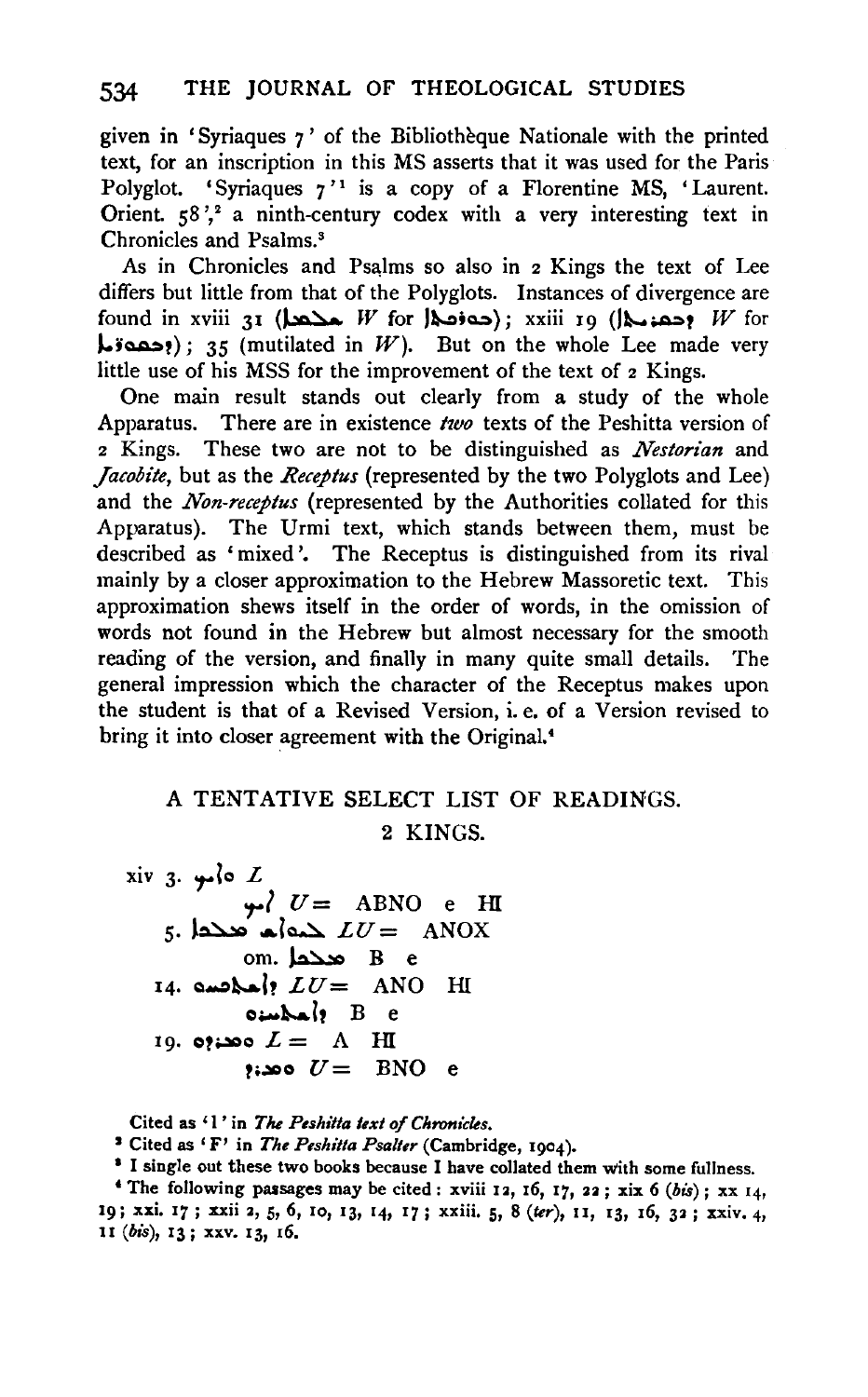25. نحما  $LU = ANOX$  bH om. BZ e  $xv$  23. متخمم (sine add)  $L$ add and  $U =$  ABNO e HI<br>25.  $\log \sum L =$  Avid BNOX  $\log U$ partie bH [plant] Z xvi 5. pil?  $LU = AN$  e porle BO 16. بعمبه محكما $LU = ANO$  $B$  و $B$ ماريو المحمد xvii 5. المحدوم  $LU = BNO$  e  $A$   $H$ 14.  $[U = LU = ABN$  e  $\sim$  0 HI 19.  $\lambda = L = e$ احدا و $U = ABNO$ 28.  $LU = ABN$  e bH O HI ويحده 34.  $\Delta$  ( $\mathbf{r}^{\mathbf{m}\mathbf{o}}$ ) (sine add)  $L$  [B e]. add add الحجام أمو تعددها الجعنقة add  $38.$   $\sqrt{38}$   $\sqrt{38}$   $\sqrt{38}$   $\sqrt{28}$ ومتعد المعدى معدد المحمد المحمد بعد المحمد المحمد العام المحمد العام المحمد العام العام العام العام ا (viii 12.  $\left[\frac{2a}{3a}\right]$   $\mathcal{L}$  HI ەمە $U = \begin{bmatrix} A \end{bmatrix}$  BNOX e  $\lceil \texttt{max} \rceil$  denote  $L$  . Hence  $U = ABNOX$  e 15. A  $H$  3cm  $\log \log L = A$  HI وحديد الصلاح وحديث الصلاح وصلاح المسلم و $U = BNO$  e  $16.$  مصحده  $L$  HI احمد)  $U = ABNO$  e  $bH$  $\circ \circ \text{[pair]}$   $L$  $\int$ oo  $U =$  ABNO e bH  $_{17.}$  محاجمهه محاجمة  $L$  HI tr. verba  $U = ABNOXZ$  e ын  $\mathcal{L}$  a a  $\mathcal{L}$  and  $\mathcal{L}$  HI  $\mu\rightarrow 0$   $\rightarrow U =$  ABNO لا سفلا معده  $U = ABNOX$  e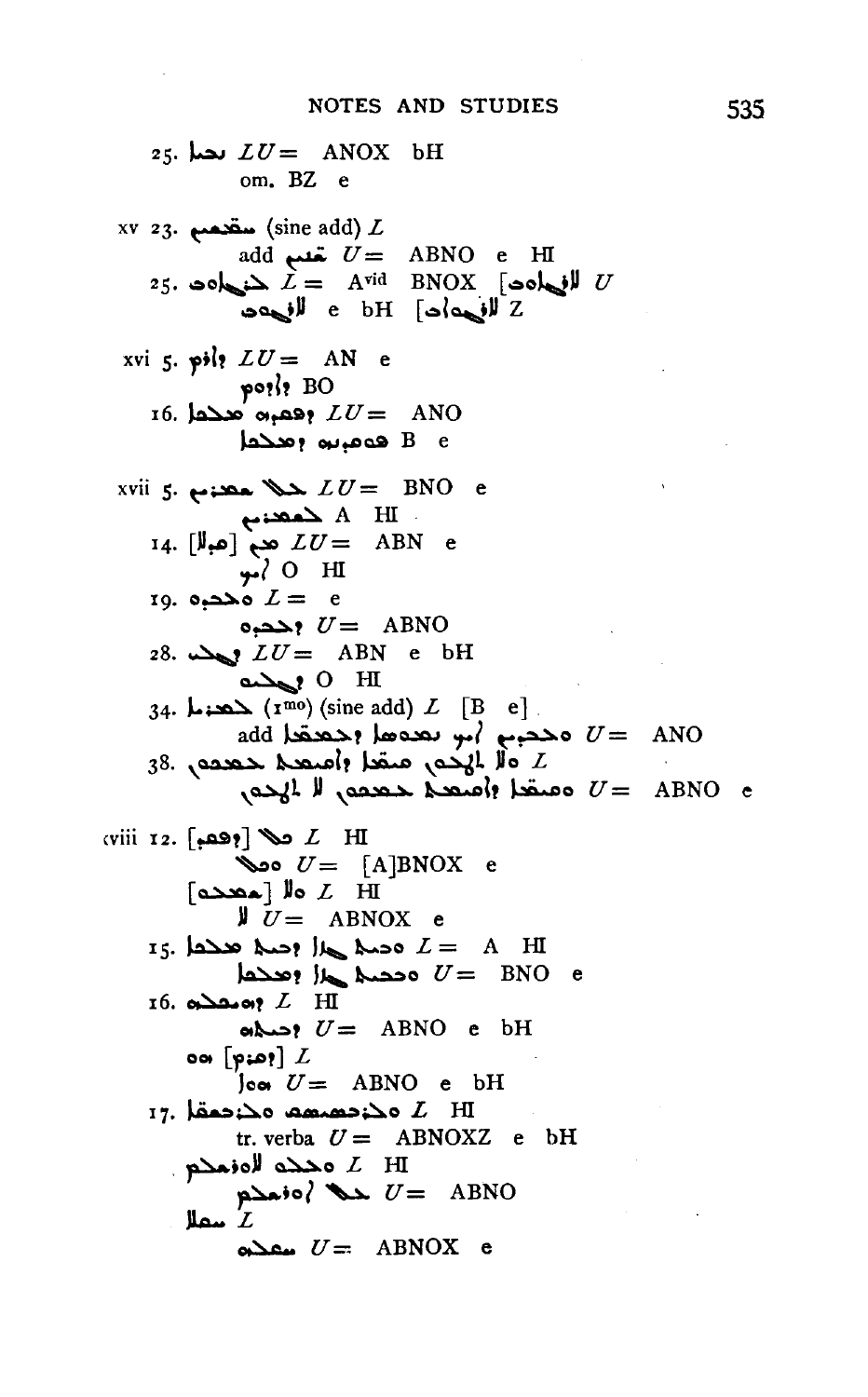```
I^8. دیکھ L = BN e HI
       ەبھمە U= AO
22. \alphaحدداه ـ22.
       U = ABNOXe
   ەھەدىيەLU HI
       ABridNOX e
23. المحلابه\lambda L = A HI
       لمحليl' U = BNO e
24. المحكمl: (sine add) L = B eadd \rightarrow U = ANO HI
   [|A \rightarrow B] \Delta A [H]بلىلا لىكو U = [A \text{ pr. } \psi] \text{ BNO} e
   مد الله عليه LەقتىماU = ABNO e
25. استLبحصاب U = ABNOX e
   \angle (sine add) L HI
       add \bigcup and U = AB^{\text{vid}} NOX
   لا حلاحہ
       pr. U = ABNOX e
26. محصد (sine add) L = A HI
       add U = BNO e
   د L = Aامتعنا به U = BNO e
27. \Delta \Delta \Delta \Delta \Deltaom. کھیU = ABNO e HI
   لعم<u>ت</u>ه د
       قعال U = A BNO e
   \mathcal{L} of using
       رماده U = ABNOXZ e
28. \sum_{\omega} LU HI
       om. ABNO e
   \cos \theta = \sin \theta e
   ioll: L = 0pr. معدد U = ABN e HI30. walked LU = ABNOe
31. مدفعهLU = ABNO e Ish HIS
       محمد W
```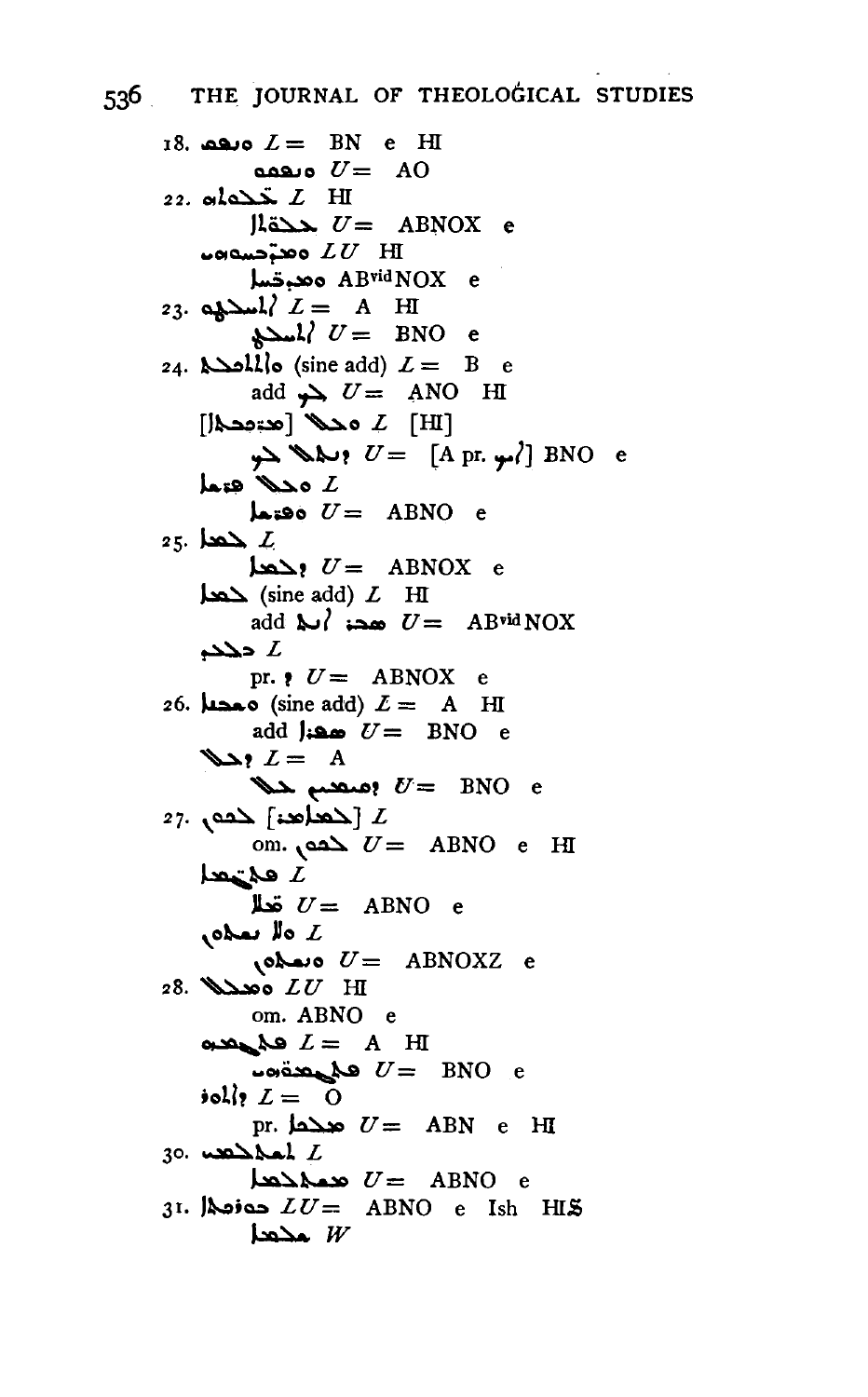32. ماهد $[$  ماهد $L$ om. حمد  $U = ABNO$  $e$  HI 33. محقود (post **Lead**)  $L$ post مصمه  $U = A B N O$  $-e$ xix. 4. solly  $L$ اه $U =$  ABNO e out jol{?)  $L$  HI post العبوفي  $U = ABN^{\text{ras}}O$  e 5. العضل (sine add)  $L$  HI نحىل  $U = \text{ABNO}$  $-e$ 6. مع مو $LU$  HI tantum) ABNO e) صم موهما) ad fin vers)  $L$  HI post  $Q \rightarrow Q$   $U = ABNO$  e 8. [حدا  $LU = AO$  HI **BN** e 9. ماھد $\iota U$  HI om. ABNO e 11.  $p \leftrightarrow L = 0$  cur pr HI ۸ می  $U = BNO<sup>cur alt</sup> e$ 12. الجمعقد (sine add)  $LU$  HI add **(معد)**  $\{A\}$ ABNOZ e 14. مارهما $(2^{do})$  (sine add)  $LU$  HI add  $\lvert \text{lim} \rvert$  ABNO e ا جماد  $L$ ملات  $U = A$  BNO  $e$ 16.  $\lambda \rightarrow 2$ محمد  $U = ABNO$  e 17.  $\circ \circ \circ \circ \circ \circ \circ \circ \circ \circ L$ اقحاد [A]BNO e 18.  $\cos \Delta$  end  $L$ oموه) مانحمی الحدیث من معموم (ox[B]NO  $[om. \cos\delta]$ ەمدې $\mathcal{L}% _{ij}^{(k)}\left( \mathcal{N}_{i}\right)$  د ەمبە $U = A[B]NO$  [e] 20.  $\left[\mathbf{A}\mathbf{\Delta}\mathbf{B}\right]$  مدوم  $L$ **O**  $U = ABNO$  e 21. دهانو هندرا نيمو $L$ وأعدد التعليم السلم وجدافي  $U = \text{ABNO}$  e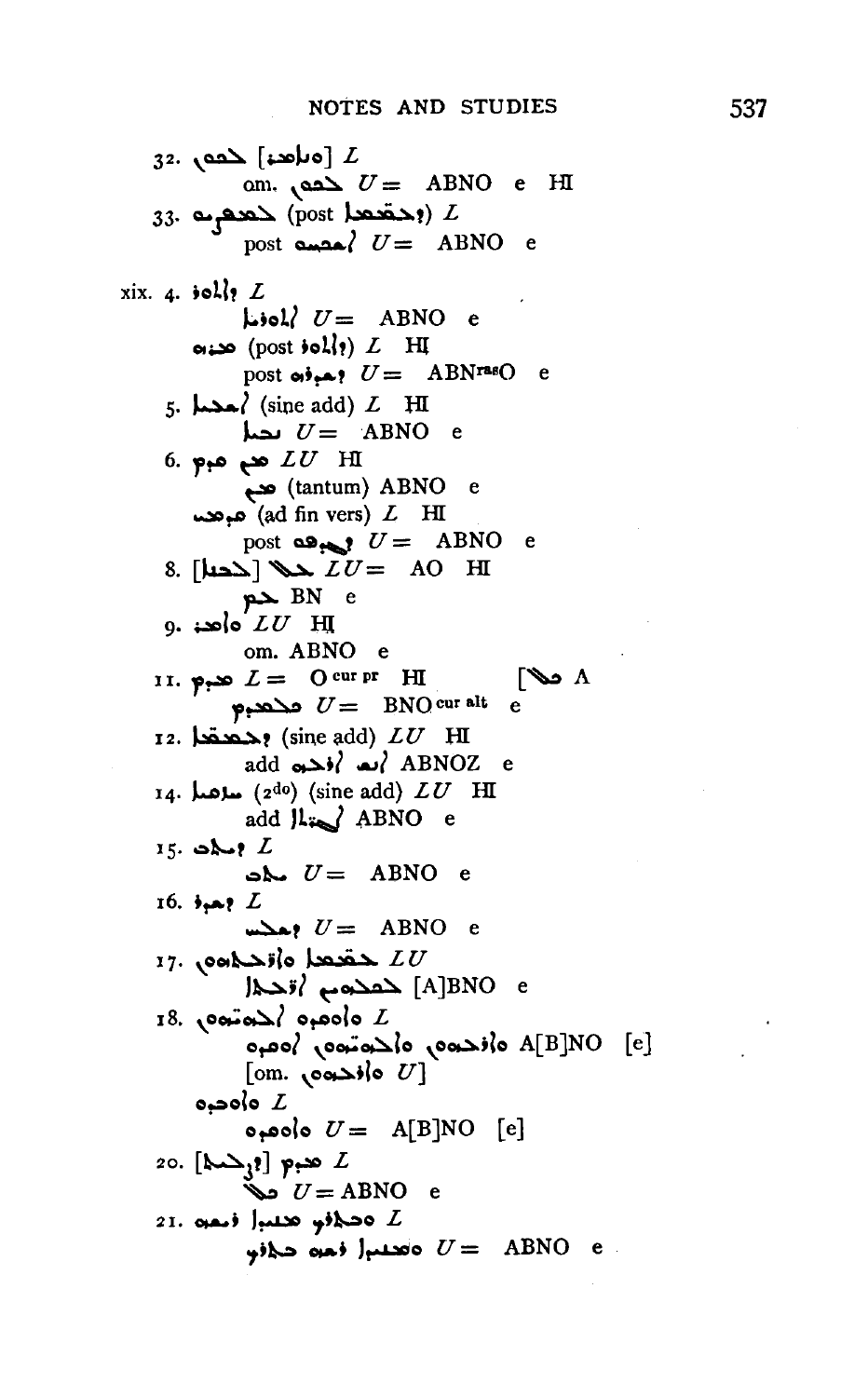23.  $\epsilon$   $\lambda$   $\alpha$   $\alpha$   $\beta$   $\beta$   $\alpha$   $\alpha$   $\beta$   $\beta$   $\alpha$  $U = [A] B N O X$  وهمهها المحتود ، يەدتىل  $LU$  HI om. ABNOXvid e لمقدما $L$  $U = ABNO$ e 26. إبحنا  $L$ سمال $U = ABNO$  e 27. used Autolio  $L$ المؤدية العلم العلم العلم  $U =$  ABNO e  $3I.$ نهم  $L$  e ىعەم $U = ABNO$ لا حديد L جدم  $U = ABNOXZ$  e  $bH$  HI 32. إ $\omega$   $\Delta\omega$   $L$  $\log U = ABNO$  e xx. 4.  $\mathcal{L}$   $\mathcal{L}$ [sine praepositione HI  $J\rightarrow U = A BNO$  e 5.  $y \triangle 30$   $L = A$ وهكىبو  $U = BNO$  e 7. parado  $LU = ANO$ e **محاسلتو**] B bH II. Awy  $L$ هسه  $U = ABNO$  e bH دهه  $L$ ەملەرەر $U = ABNO$  e ن می $\lambda$ ه  $L$  $\sim$ ه  $U = ABNO$  e  $I$ 4. مم حد  $L$  HI وحد  $U = A[B]NO [e]$  $17.$   $\triangle$   $\triangle$   $\triangle$   $\triangle$   $L$ tr. verba  $U = ABNO$  e  $19.$  ہ $\delta$ ھد $L$  HI om.  $U = ABNO$  e  $\log$  (post  $\lambda$  ) (post )  $L$  HI post  $U = ABN$ xxi. 3.  $\lambda$ o  $\lambda$ om.  $U =$  ABNO e HI

538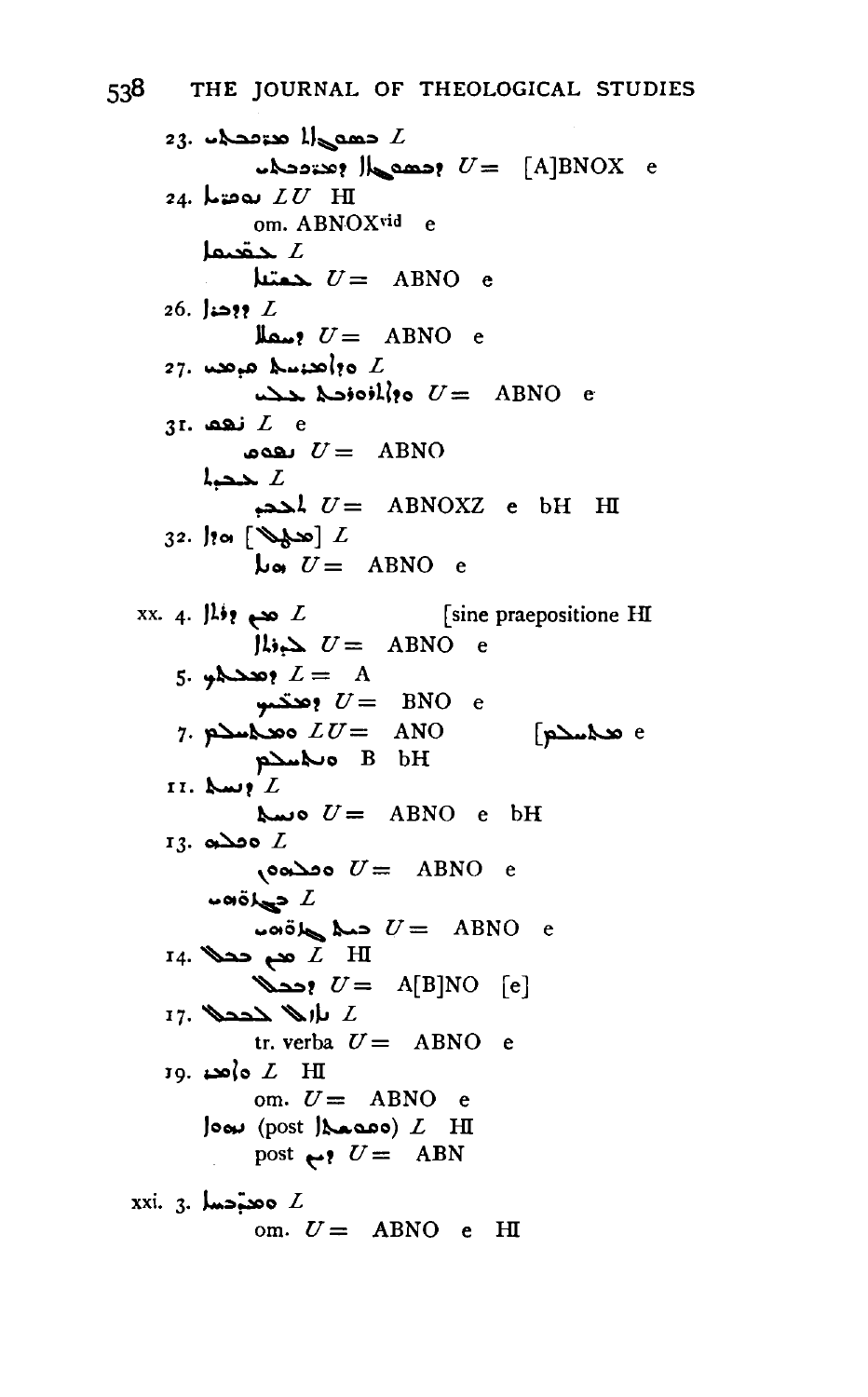4.  $\lambda$  حصله إهدام 4. د ده $\Delta$ ه د $L$ om.  $U = ABNO$  e HI  $7.$  معم $\chi$  معم $L$ معده حبكهدا $[U] = \text{ABNOX}$  و HI اتم التحکال) او است $L[U]$  sine sey  $A BNO[X]$ e HI جحم (sine add)  $L$  HI add **bick** called a call  $U = ABNOX$  c صم $\angle L$  HI  $V = ABNO$  e 8. as  $\circ$  (sine add)  $L = A$  HI add **ool**  $U = BNOXZ$  e bH 13.  $\omega \approx 0$   $L = \text{AOZ}$  $\lambda \sim \in U = \text{BN}^{\text{ras}}$  e لا حتمة (  $\mu$ الدهما $U = ABNO$  e  $I_5$ . مې $L = A$  HI فط بعم في  $U = \text{BNO}$  و $U = \text{B}$  $17.$  unosiguo  $L$  [H]  $J\rightarrow\rightarrow V = A B N O$  [e sine sey] xxii. 2.  $\leftrightarrow$  0!!  $L$  HI الله به الله به الله بن  $U = \text{ABNO}$  e 5. محمد حصله  $LU$  HI **ABNO** e  $6.$  أَمْرَ  $L$  HI pr. مىمكى  $U = A\text{BNOX}$  و $\epsilon$  $L$   $L$   $L$   $H$ om.  $\circ$   $U =$  ABNO  $\circ$  $7.$  احمىعىنە $L$ add oo  $U =$  ABNO cur alt X e 9. [مبو $\mathbf{z}$  مبو $L$  $l \triangle \bigcirc U =$  ABNO e HI حمدا $L = A$  HI حصله بعنا $U = BNO$  e ro. العجز (sine add)  $L$  HI add **Andrew** ? المعدد و  $U = A$ BNO e  $\mathbf{13.}$ ومجامع  $\mathbf{L}$  HI جو $U = A$  BNO  $e$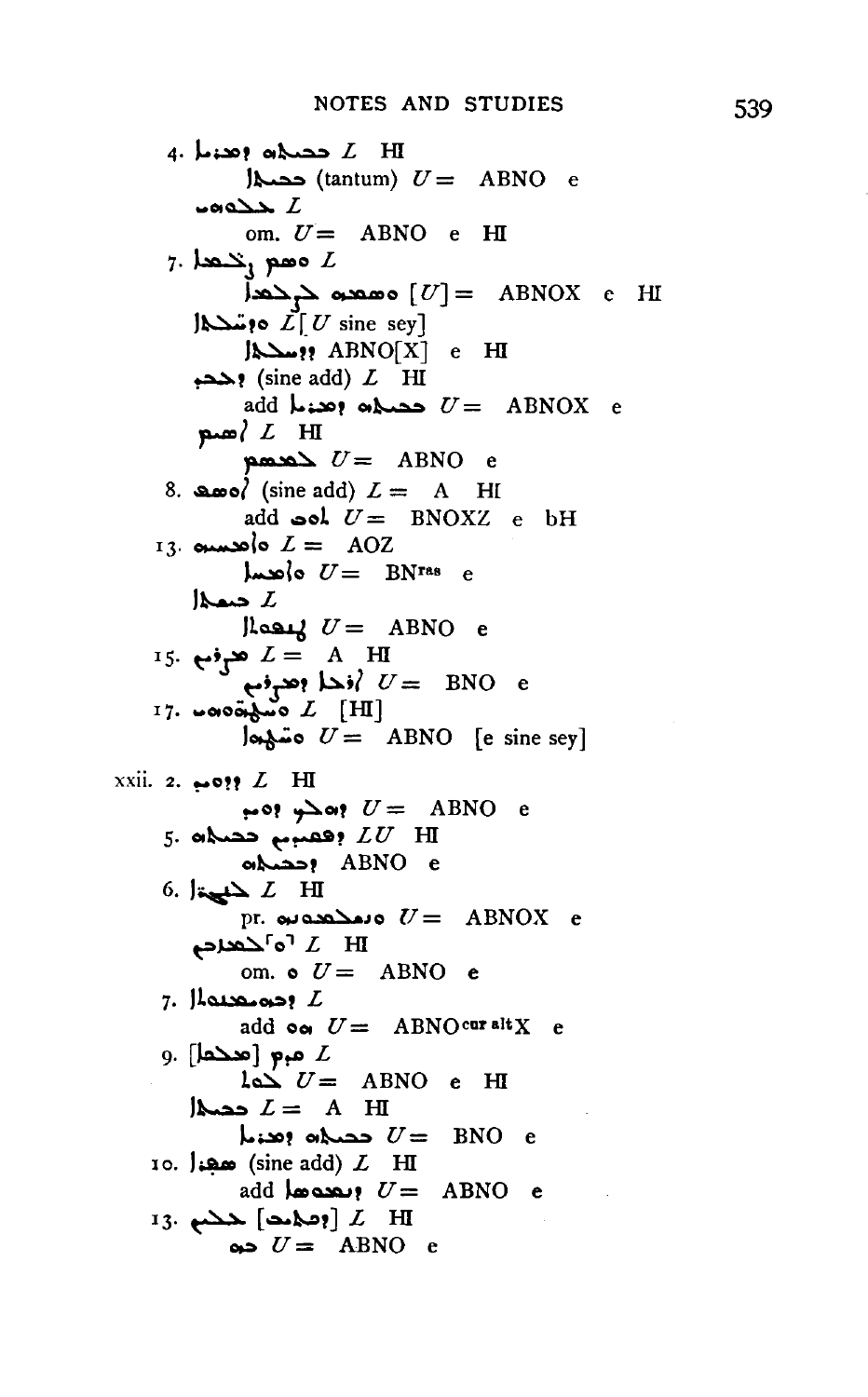14.  $\mathbf{A}$  (sine add)  $L$ add Loo  $U =$  ABNOXZ e bH المسا*لا*ت  $LU$  HI ABNOXZ e Ish bH 17. Les (sine add)  $L$  HI add  $\log$   $U =$  ABNOX e xxiii. 4.  $\cos \theta$   $L = e$ مبنه مبنه  $U = A$  ABNOXZ Ish bH HI 5. A  $\lambda$  $\lambda$  $\lambda$  $\lambda$  $\lambda$   $\lambda$   $\lambda$   $U$   $\lambda$   $\mu$ ABNO e محمةمدا 7.  $\epsilon^{2}$ ە $\epsilon^{1}$   $L$ om.  $U = ABNO$  e 8.  $a \sim b$  o  $L$  $\mathcal{L}$  o  $U =$  ABNO e bH HI  $\lambda \in (2^{do})$   $L$  HI  $U = ABNOX^{ras}$  e bH ا L بلانحا $L$  HI om.  $U =$  ABNOX e bH  $\mathbf{L}$  +  $\mathbf{L}$  +  $\mathbf{L}$  +  $\mathbf{H}$ إقدام العبد العبد العبد العبد التي العبد التي التي  $U = ABNOX$  وقد العبد المجموع التي التي التي التي ال  $\mathbf{I}$ ه محلاها  $L$ om.  $U = ABNOXZ$  e bH إحداه تعددا الله post  $\mathcal{L}$  =  $U =$  ABNOX e bH  $\mathbf{I}$ ، بادهدها $L$ om.  $U = ABNO$  e السه $LU$  HIvid  $\downarrow$ ه هجمه $\text{ANOXZ}$   $\downarrow$  and  $\text{B}$  e] 12.  $\sqrt{q}$ oi $\sqrt{q}$   $L$  $g \circ \phi \circ U = ABNO$  e r3. محجعة (2<sup>do</sup>) (sine add)  $L$  HI add  $U = ABNOX$  e  $14.$  الغا $L$ جمتنما;  $U = [A]BNOX$  e  $\mathbf{r}_5$ . مدوسا  $U = ABNOX$ e ا حمه  $\mathcal{L}$  حمد  $L$ tr. verba  $U = ABNO$  e HI  $\mathbf{r}$ هم محۃ $\mathbf{r}$ ،  $L$ tr. verba  $U = ABNO$  e HI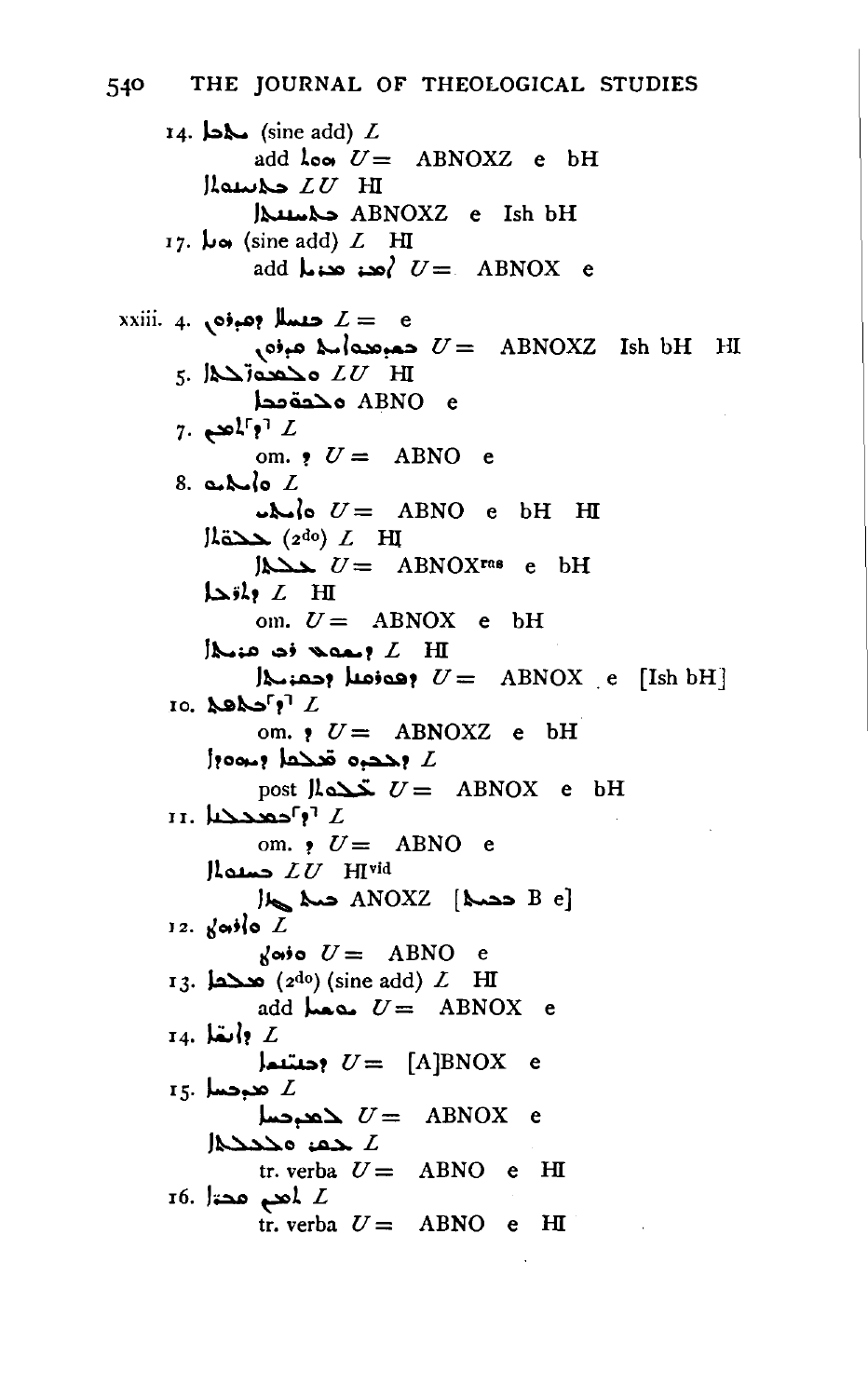اعه)  $LU = \text{H}$ اهد: ABNO e 17. منده $L$ مىلە  $U = [A]B[N]O$  e bH  $18.$   $\omega$ 924 (sine add)  $L$  HI JLHI  $\sqrt{U} = A B N O e$ 20. نهكمو $LU$ رەمى  $\Delta\text{BNO}$   $\,$  e  $24.$  مصدال محم $L$  $\lambda$ ا دهدم بنده (A)BNO e 29. دهنهه $L$ معمد $U = ABNO$  e  $32.$   $\omega$ ە $\omega$ ە  $L$  HI جمع معدم  $U = ABNO$  e 34. بحة  $L$ احنو $U = ABNO$  e xxiv. 3.  $\log o$  (sine add)  $L$  [HI] add is  $U = ABNO$  e 4. ا $U$  /ه  $\ell U$  and  $\ell$ ه ABNO e  $7.$  لِمَاذَ  $[2.2, 1.7]$  لِمَاذِ  $L$  $U = ABNO e HI$  $II.$  منكل  $LU$  HI  $\frac{1}{2}$ وندا $\frac{1}{2}$  ABNO e  $LU = HI$ ABNO e  $13.$  حمده  $L$  HI الحمله  $U = ABNOX$  e 14. Kaio  $L$  [HI]  $\mathcal{U}$ ە دەكەن  $U = A$ BNO e  $xxy$ . 1.  $\alpha$ las $\Delta x$ )  $L$  $U = ABNO$  e HI  $13.$   $\sqrt{00}$   $L$   $H$ pr. محمد  $U = [A] BNO$  e ، نهد $LU$  HI o ABNO e مسمد  $\lceil pr.$  مهجه A